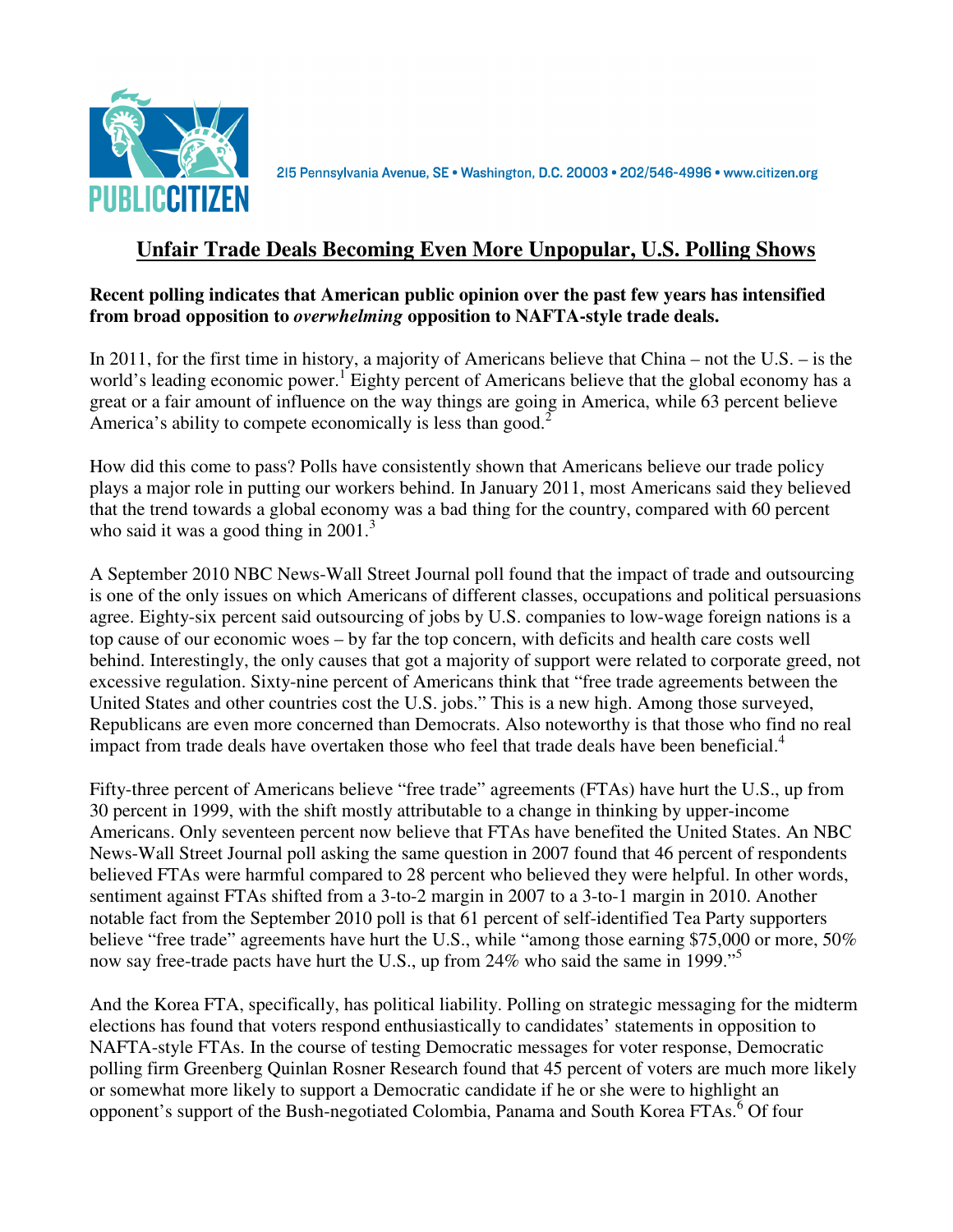possible messages, the anti-FTA message was just as powerful in swaying voters as a statement in support of tax cuts for the middle class rather than rich Americans. The anti-FTA message was more powerful than a message on opposing tax breaks for companies outsourcing American jobs and statements linking the opposing candidate to former President Bush's policies.

### *Republicans want fair trade, just like Democrats*

Republicans at all educational levels are highly skeptical of status quo trade policy. In a poll released by National Journal in May 2011, nearly 60 percent of Republicans at lower educational levels agreed with the statement that "international trade has been bad for the U.S. economy because imports have reduced demand for American-made goods, cost jobs here at home, and produced potentially unsafe products." Only 36 percent agreed with the alternative statement that "international trade has been good for the U.S. economy because demand for U.S. products abroad has resulted in economic growth and jobs for Americans and provided more choices for consumers." This skepticism is even creeping up the educational scale, with nearly half of college-educated Republicans preferring the former statement as well.

Most Republicans in both educational groups believed that "decisions by American companies to relocate jobs to other countries" has played "a major role" in "the high unemployment of the past few years;" and that competition from "lower-paid workers" abroad would inevitably lead to slower growth in Americans' income in the future.<sup>7</sup>

## *Post-Election Polling Shows Continued Public Demands for Fair Trade*

Just after the November 2010 election, Greenberg Quinlan Rosner released the results of a poll<sup>8</sup> they took for Democracy Corps and Campaign for America's Future. There are several interesting finds:

- While many pundits have suggested that Americans are primarily upset at the Democratic Party or President Obama, Americans feel even less "warm" about corporations. Among voters, only 29 percent fell warm towards corporations, while the comparable number is only 13 percent among non-voters. The numbers for big banks specifically were even worse in some regards: 12 percent among voters, and 16 percent among non-voters. These are lower warm ratings that have Obama, the Democrats, the GOP, Sarah Palin, Newt Gingrich, the NRA, labor unions, and more. (Only "the state of the economy" garnered lower warm ratings, while "The Tea Party" fared poorly among non-voters.)
- Voters that voted for Democrats cited job offshoring as the most important issue facing the country, and said that the GOP candidate's support for job offshoring was the most important reason to not vote Republican.
- Polling respondents were read four distinct narratives of campaign messages that generic Democratic candidates ran on in 2010, and were asked whether that campaign narrative would make them more likely or less likely to vote for the candidate. The first reminded voters' of the Republican Party's role in creating the conditions behind the recession, the second criticized GOP support for job offshoring, the third focused on GOP support for "free trade agreements" and how America should instead give benefits to companies that create jobs in the country, the fourth was a message about how Obama promised change but instead Democrats wrecked the economy. The third message did the best among voters, and the second message did the best among non-voters – both obviously dealing with fair trade themes.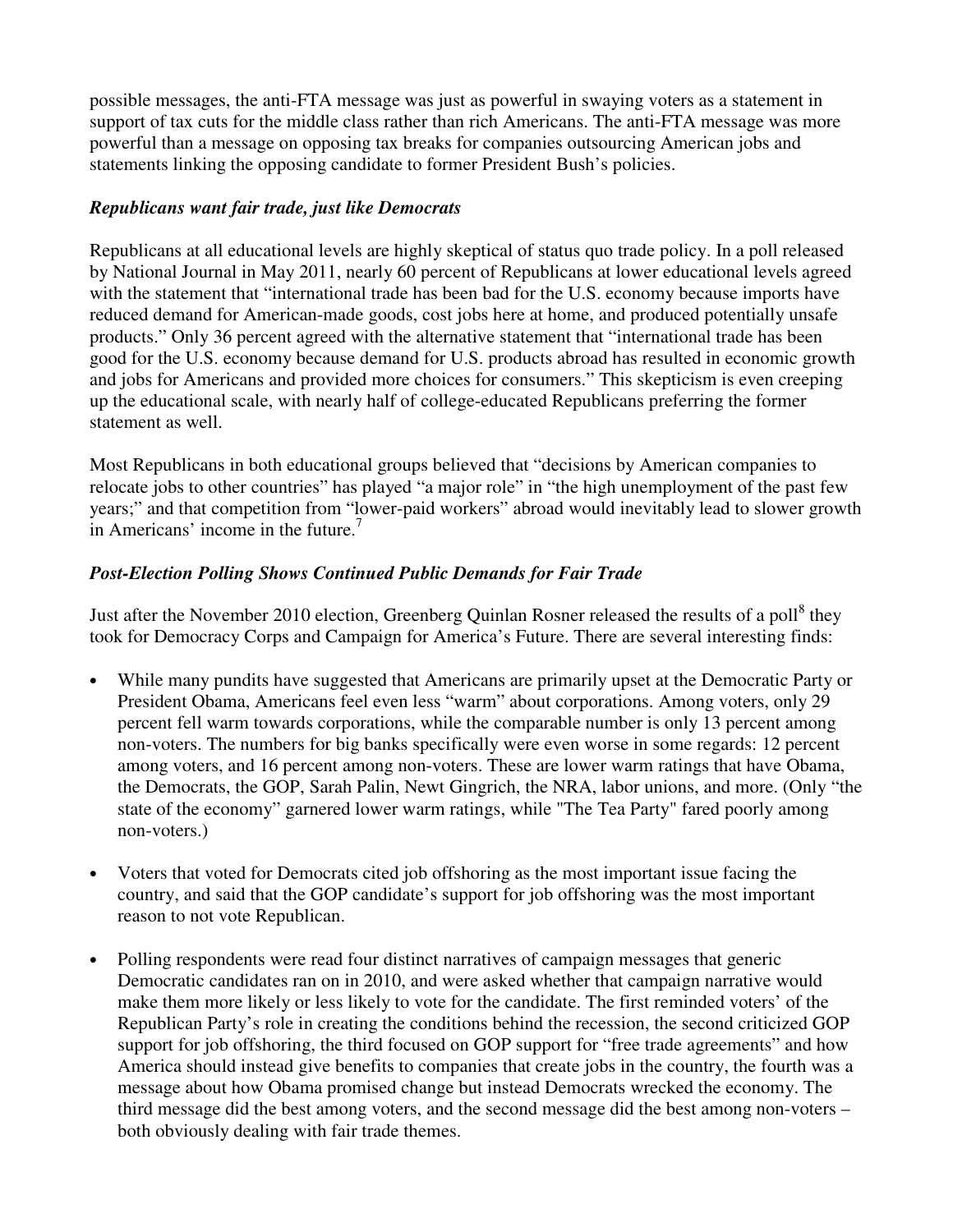- Regardless of how or whether they voted, poll respondents were asked to respond to whether they agreed about with a set of statements about the state of the country. The first related to concerns about the size of the national debt, the second to Wall Street rather than Main Street being bailed out, the third about lack of bipartisanship, the fourth on corporate influence in election finance, the fifth on inequality and CEO bonuses, and the sixth and final message focused on job offshoring and the need to "make things in America." Eighty-nine percent of voters agreed with the sixth message on fair trade – more than any other narrative. Among non-voters, eighty-five percent agreed with the sixth message – second only to the third narrative about bipartisanship. Moreover, the percentage gap between those that agreed vs. disagreed with the fair trade message was the widest of all the narratives, i.e. it "won" by the largest margin.
- Poll respondents were asked whether they favored a series of two hypothetical policies that the next Congress could take up: upgrading our national infrastructure, or launching a five year fair trade plan that attacks job offshoring. The second plan fared significantly more favorably among both voters and non-voters, and there was also a larger (positive) gap between those that favored versus disapproved of the latter proposal.

So far so good. But then, poll respondents were asked a bizarre trade-related question: would they favor a hypothetical Democratic or hypothetical Republican proposal on trade that were characterized as follows:

"On trade and exports, the Democratic leaders say we need to double our exports over the next five years, that requires ending subsidies to corporations that send jobs abroad, passing trade agreements to open markets, enforcing an even playing field for US companies, and working globally to limit trade imbalances."

### OR

"On trade and exports, the Republican leaders say we need to increase our exports, and that requires passing more trade agreements, getting government out of the way. American workers can compete and win with any workers across the world."

When given these binary alternatives, more voting respondents favored the GOP proposal, while more non-voting respondents favored the Dem proposal. In other words, the only way for Democrats to squander the significant advantage that robust fair trade advocacy brings for them is to start sounding too much like Republicans, blur the line between the parties, and insist on "passing more trade agreements."

Greenberg and CAF anticipated this argument, and tested an alternative set of messages:

"On trade and exports, the Democratic leaders say, It's time to challenge countries like China that are taking our jobs, end subsidies to corporations that send jobs abroad, stop passing NAFTA-like trade deals until we have a national strategy for making things in America and exporting goods, not jobs."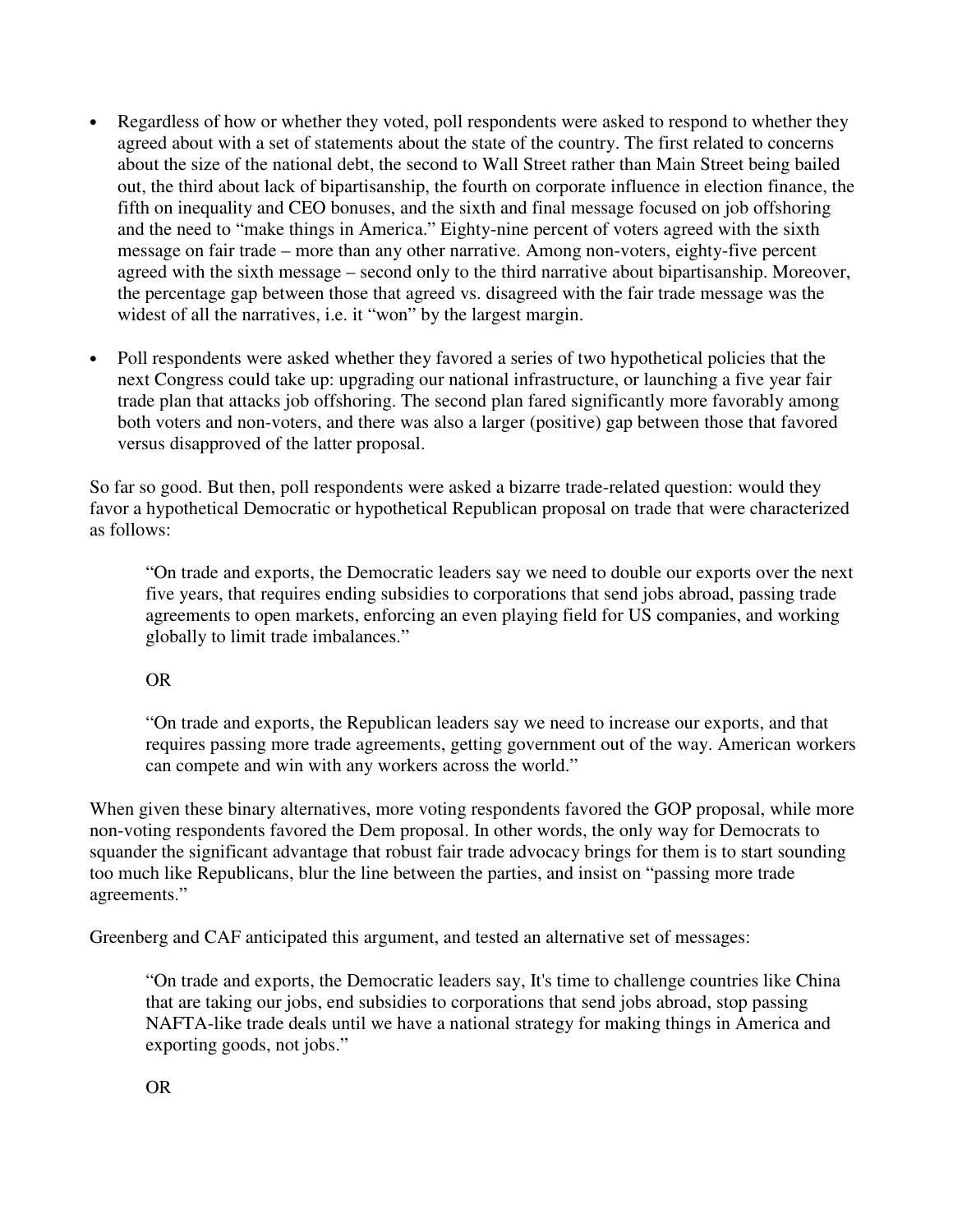"On trade and exports, the Republican leaders say we need to increase our exports, and that requires passing more trade agreements, getting government out of the way. American workers can compete and win with any workers across the world."

Unsurprisingly, Democrats regain the upper hand when their position is described as blocking more NAFTA-like deals and aggressively creating jobs. A significantly higher percentage of voters and nonvoters alike say that they "strongly support" the first statement, while support for the Republican position drops among both voters and non-voters. And, as Greenberg's crosstabs show,<sup>9</sup> it helps Democrats out especially with swing voters, independents, and their own base – all of whom are relatively more turned off by the blurry message.

In other words, as a post-election analysis of 182 races by Public Citizen found, the best defense is a good fair trade offense.<sup>10</sup>

### *Other Polls Confirm the Public's Desire for Fair Trade*

USA Today / Gallup, Nov. 20-22, 2009

• Twice as many Americans volunteered that "keeping manufacturing jobs here/stopping sending overseas" and "higher taxes on imports/Buy American" are the best ways to create more U.S. jobs, as compared with other policies (like lowering taxes).<sup>11</sup>

Pew Research Center for the People and the Press, April 28, 2009<sup>12</sup>

- Forty percent of Americans including 42 percent of Republicans and 45 percent of Independents – said that "free trade agreements—like NAFTA, and the policies of the World Trade Organization" have been "a bad thing" for the United States, while 10-15 percent less of these demographics said they have been a good thing. This is a dramatic reversal from a 2004 poll in which Americans believed that these trade agreements have been a good thing, by a 47-34 margin.
- Only 4 percent of Americans believe that these policies have helped the financial situation of them and their family; and only 11 and 13 percent respectively believe that they have led to higher wages and more jobs. By contrast, 33 percent don't even believe that these policies lower the price of products that they buy – a key claim of NAFTA-WTO supporters.

Zogby, September 2008 $^{13}$ 

• NAFTA opposition is the majority position across every demographic. *Hispanics are among the most anti-NAFTA, as are progressives, liberals, Democrats and internationalists.* 

Greenberg Quinlan Rosner, September 2008<sup>14</sup>

• A majority of voters are cool to NAFTA, regardless of party affiliation, ideology, gender, age, generational cohort, race, educational level, union membership status, marital status, parental status, religion, how they feel about the direction of the country, and which party controls their congressional district. *Catholic, swing and independent voters – among the most sought after constituencies – are among the most anti-NAFTA voting blocs in the country.*

CNN/Opinion Research Corporation, July 1, 2008<sup>15</sup>

• 51 percent of Americans view foreign trade as a threat to the economy, compared to only 35 percent of Americans who felt free trade posed a threat to the economy in 2000.